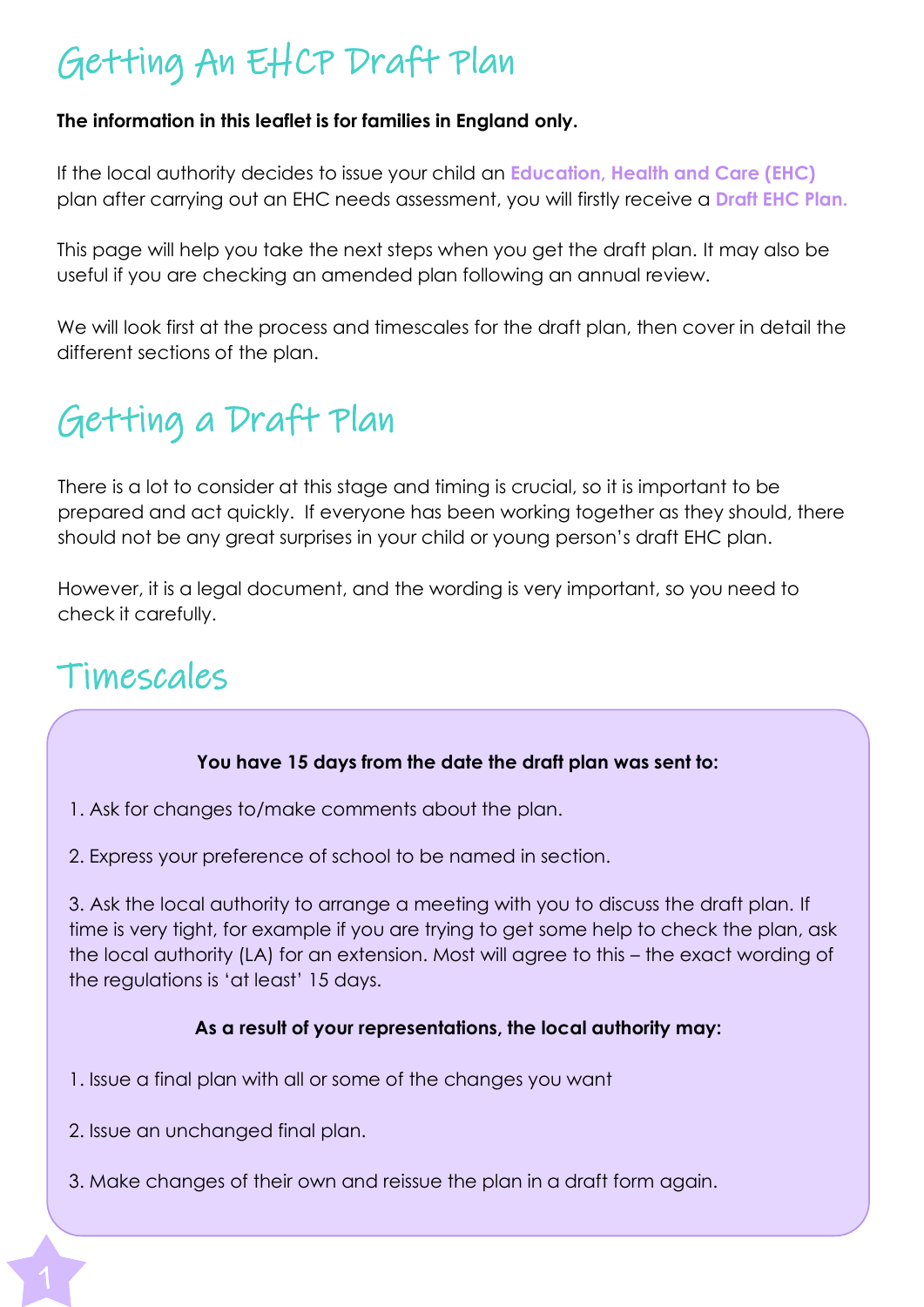## Checking your Plan

There is no national standard format for the EHC plan, and different local authorities have different templates. However, every plan must have particular sections, and these sections must be labelled clearly, as shown below:

**A: The views, interests and aspirations of you and your child.**

**B: Special Educational Needs (SEN).**

**C: Health Needs related to SEN.**

- **D: Social Care needs related to SEN.**
- **E: Outcomes -** how the extra help will benefit your child.
- **F: Special Educational Provision (support).**
- **G: Health Provision.**
- **H: Social Care Provision.**
- **I: Placement -** type and name of school or other provision
- **J: Personal Budget arrangements.**

**K: Advice and Information -** a list of the information gathered during the EHC Needs Assessment.

## Needs Provision

**The SEND Code of Practice** has detailed information about what should be in each section of a draft plan. You can find this information in paragraph **9.69** *[\(www.gov.uk/government/publications/send-code-of-practice-0-to-25\)](http://www.gov.uk/government/publications/send-code-of-practice-0-to-25)*

There are three sections of needs (your child/young person and their difficulties), that are matched by three corresponding sections on provision (the help that your child/young person will receive).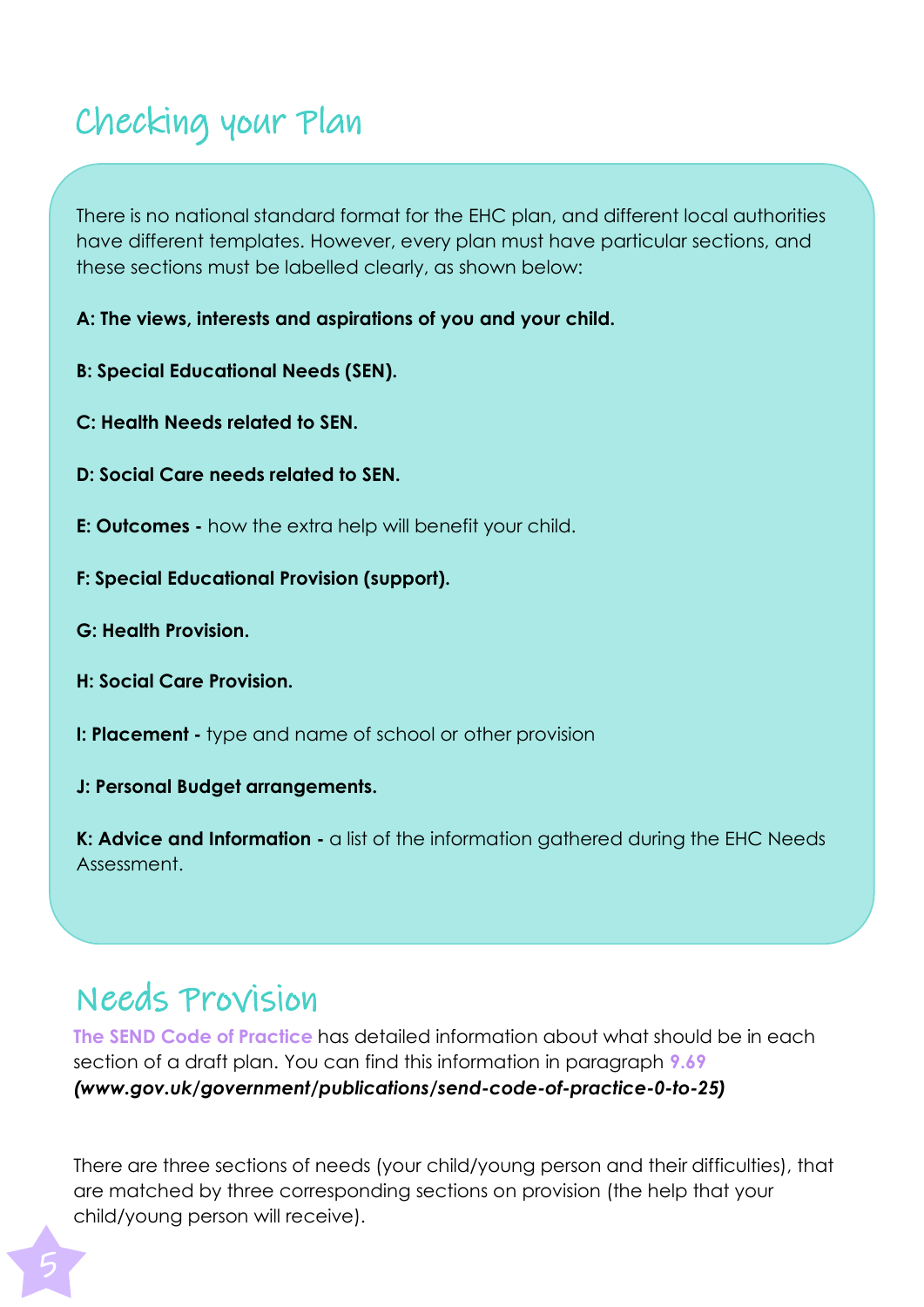| <b>Need</b>                    | <b>Provision</b>               |  |
|--------------------------------|--------------------------------|--|
| <b>Section B - Special</b>     | <b>Section F - Special</b>     |  |
| <b>Educational Needs</b>       | <b>Educational Needs</b>       |  |
| Section C - Health Care        | <b>Section G - Health Care</b> |  |
| <b>Needs</b>                   | <b>Provision</b>               |  |
| <b>Section D - Social Care</b> | <b>Section H - Social Care</b> |  |
| <b>Needs</b>                   | <b>Provision</b>               |  |

## Reports

- The reports are the information and advice gathered from different people part of the EHC Needs Assessment.
- They should be at the back of the plan and listed in Section K.
- The first thing you need to do is to check the reports, as the content of the plan will be based on this evidence.
- Check that all reports are listed, including your own views and any independent evidence you may have sent in.
- If anything is missing, inform the local authority immediately.
- You may want to make additional copies of the reports that you can write on.
- Go through the reports and highlight all difficulties identified and any help that has been recommended. It can be helpful to use different colours for needs and provision.
- Also, make a note of any differences of opinion, for example about what your child. can or cannot do, or about the amount of support required.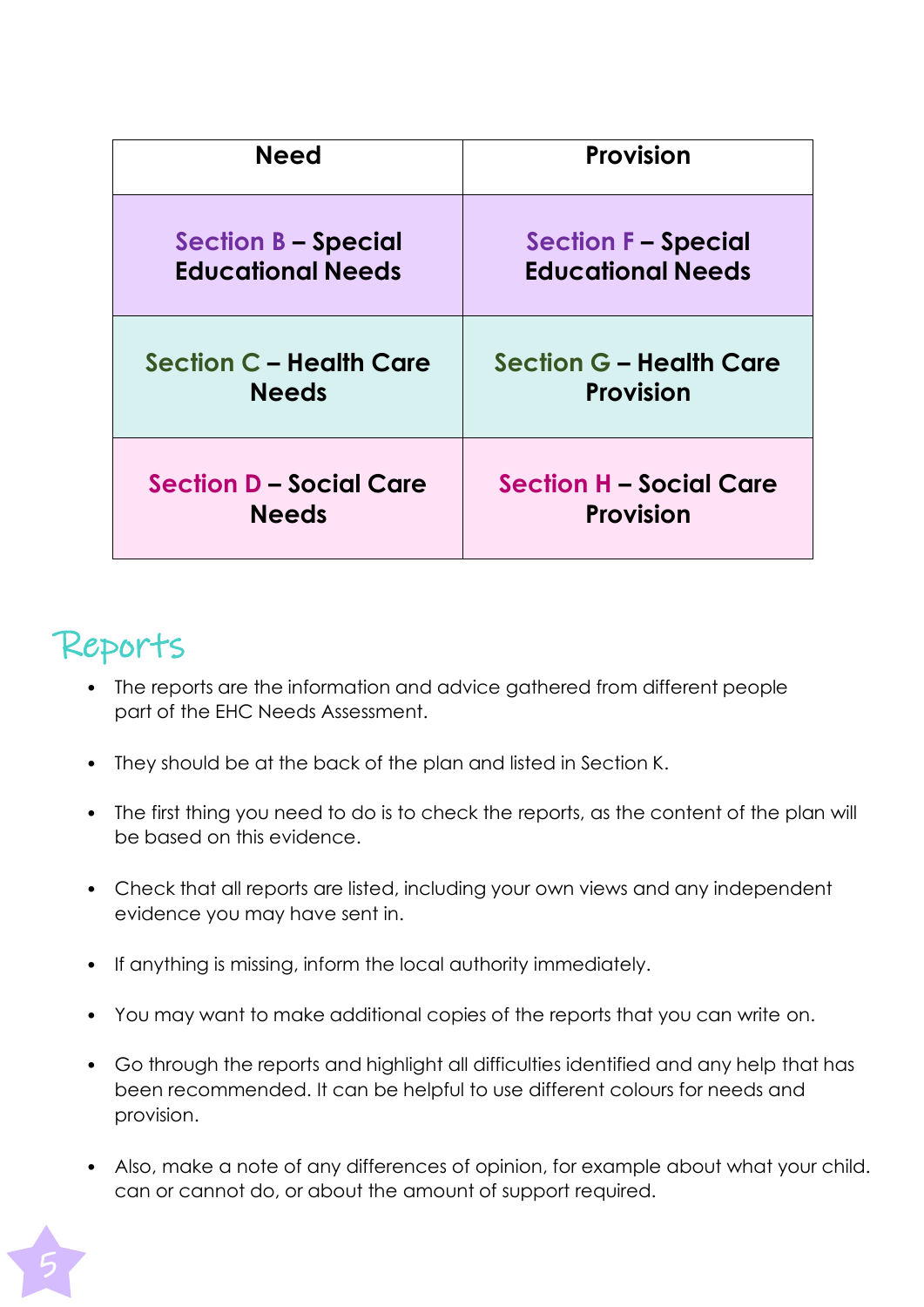## Section-by-Section Review

You can now move on to checking the detail of the plan, section-by-section. We have given some examples to illustrate what may be in an EHC plan. These are fictional and for guidance only, as individual children's needs will be very different.

### **Section A - The views, interests and aspirations of you and your child**

Section A can be useful in providing **a quick summary of your child**. It may be called something like 'all about me'. It should be based on information given by you and your child or young person.

When checking section A, consider whether it would give a quick accurate picture of your child to someone who does not know them.

This section must also include your **aspirations** and those of your child. Aspirations can be anything that you and your child would like them to achieve in the future, however unrealistic.

Aspirations are not the same as measurable outcomes. Although the local authority must have regard to the views and aspirations, they cannot be held to account if these are not achieved.

Section A of the EHC plan is **not legally binding**. If most of the detail about how to help your child is in section A, you should be asking for this information to be moved.

### **Section B - Special Educational Needs**

Section B describes your child's **Special Educational Needs** i.e. what your child has difficulty with. The section may start with a general description of what your child is like.

Any **formal diagnosis**, such as autistic spectrum disorder, dyspraxia or cerebral palsy would be in this section, as would details of test scores. These are however not enough on their own.

Section B **must specify the actual difficulty your child has** as a result of their condition.

Look at section B with the reports in front of you to ensure that everything is included. It is a legal requirement to list all identified needs.

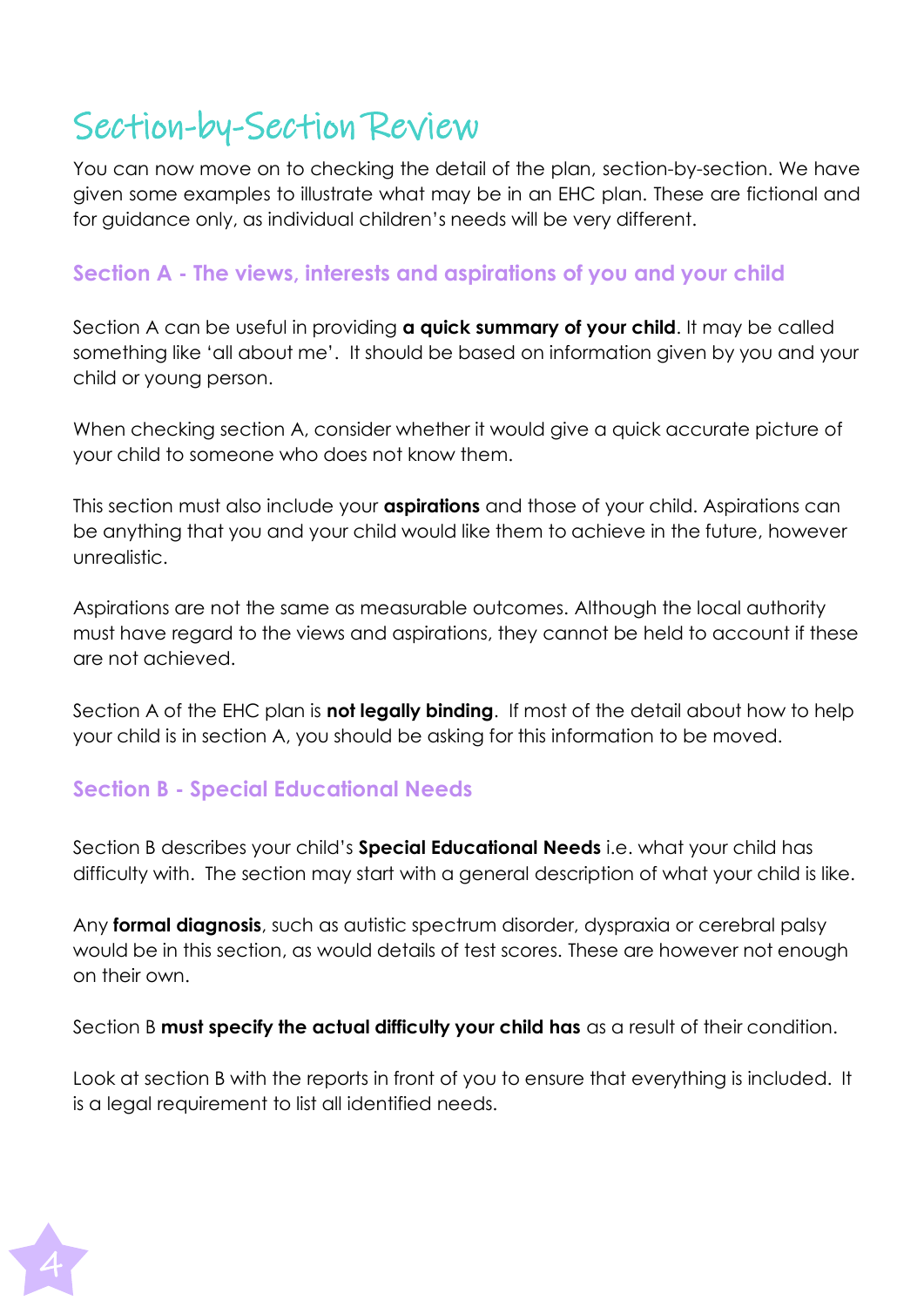The **SEND code of practice** defines four broad areas of SEN, and many local authorities structure the educational sections of the EHC plan in this way. But they do not have to.

Some needs may cross categories. **The four areas of SEN are:**

- Cognition and Learning
- Communication and Interaction
- Social Emotional and Mental Health
- Sensory and Physical

## **Section C – Health Care Needs relating to SEN**

Section C contains any **health care needs** related to your child's condition or SEN. This can be physical or mental health difficulties, for example difficulties with eating, severe anxiety, or a medical condition such as epilepsy.

Routine health issues, for example, dental check-ups, do not need to be recorded.

Be aware **that if a medical condition gives rise to educational needs, these should be listed in section B**. For example, a child with epilepsy may have absence seizures which causes them to miss information.

## **Section D - Social Care Needs**

Section D contains any **social care needs** related to your child's special educational needs or disability.

These will be things that relate to life in the community and at home, for example: isolation, lack of social opportunities, behavior impacting on family life.

If there has been a social care assessment, then this information should be included.Otherwise, there may be evidence from the school or community organisations.

If section D is blank, then think about whether any evidence has been missed or further assessment is needed. In some cases, local authorities only put information in sections D and H where a child was previously known to social care.

#### **For further information on social care assessments please visit:**

**[www.contact.org.uk/advice-and-support/social-care/how-to-access-services/needs](http://www.contact.org.uk/advice-and-support/social-care/how-to-access-services/needs-)assessments/**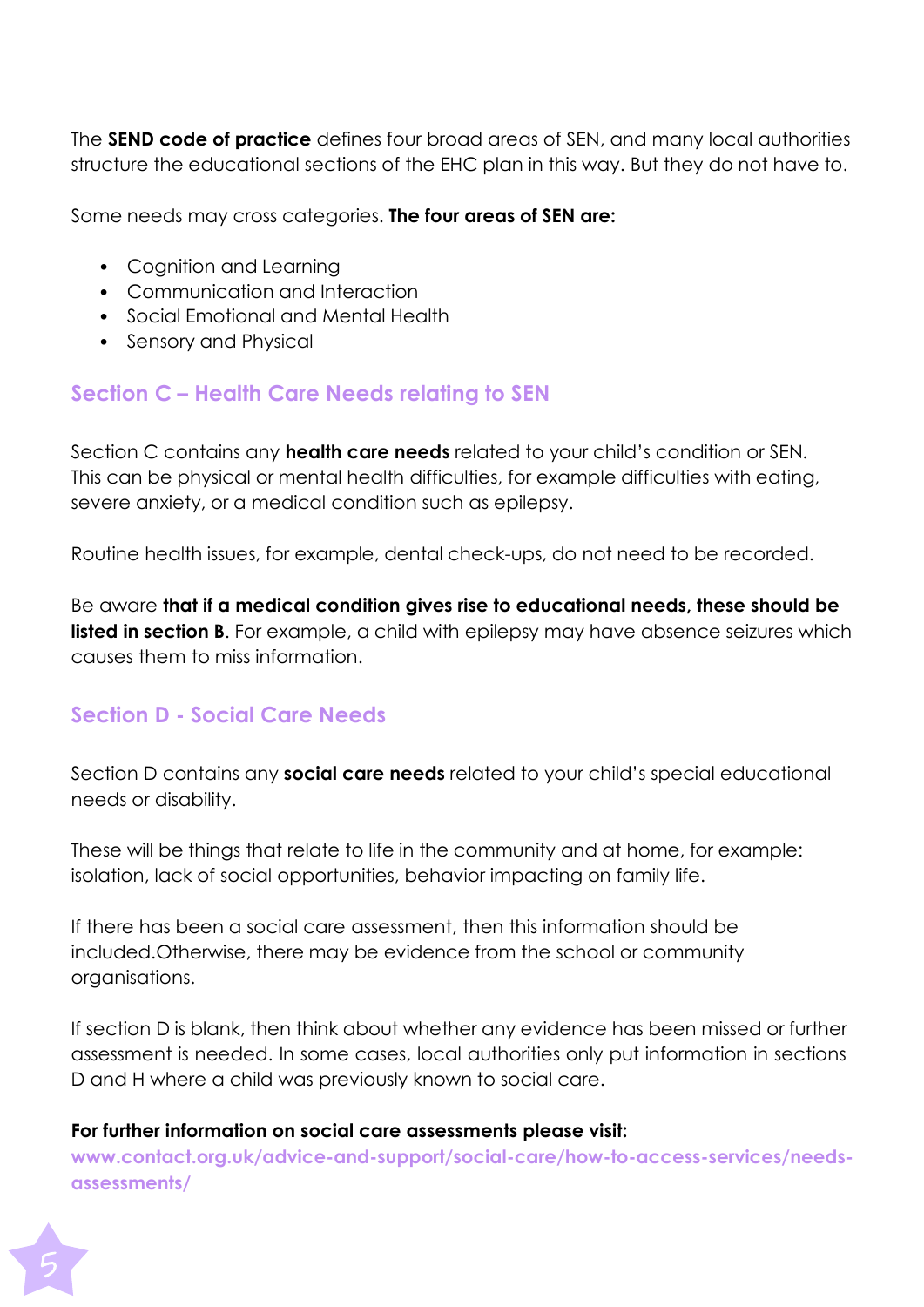## **Section E – Outcomes**

Section E contains the **outcomes anticipated** for your child. The outcomes describe what your child will be able to do as a result of getting the extra help in sections F to H of the EHC plan.

Outcomes should have been discussed and agreed with you before the draft plan was issued. There should be a **variety of outcomes covering education, health and social care.**

Outcomes can be about reaching a particular educational level, or they can be things that are important to your child, such as being able to take part in an out-of-school activity.

The outcomes should **be set over varying timescales** but generally look to the end of a key stage or other transition point, for example, by the end of primary school. The outcomes should be measurable and achievable. Beware of woolly outcomes such as 'will become more independent' or 'will continue to make progress in English and Math's'.

When you are checking the outcomes, think about what you want your child to be able to do as a result of the extra help they get. Outcomes should not just be about academic targets but also about things that matter to the child.

#### **Examples:**

- Emily will be able to plan an out of school activity with a group of friends by the time she moves on to college.
- By the end of year 6, Dion will be able independently to read a simple book with chapters.
- By age 18, Jonathan will have achieved a level 1 qualification in maths and English.
- By the age of Key Stage 1, Parveen will be able to use spoken language to communicate her basic needs.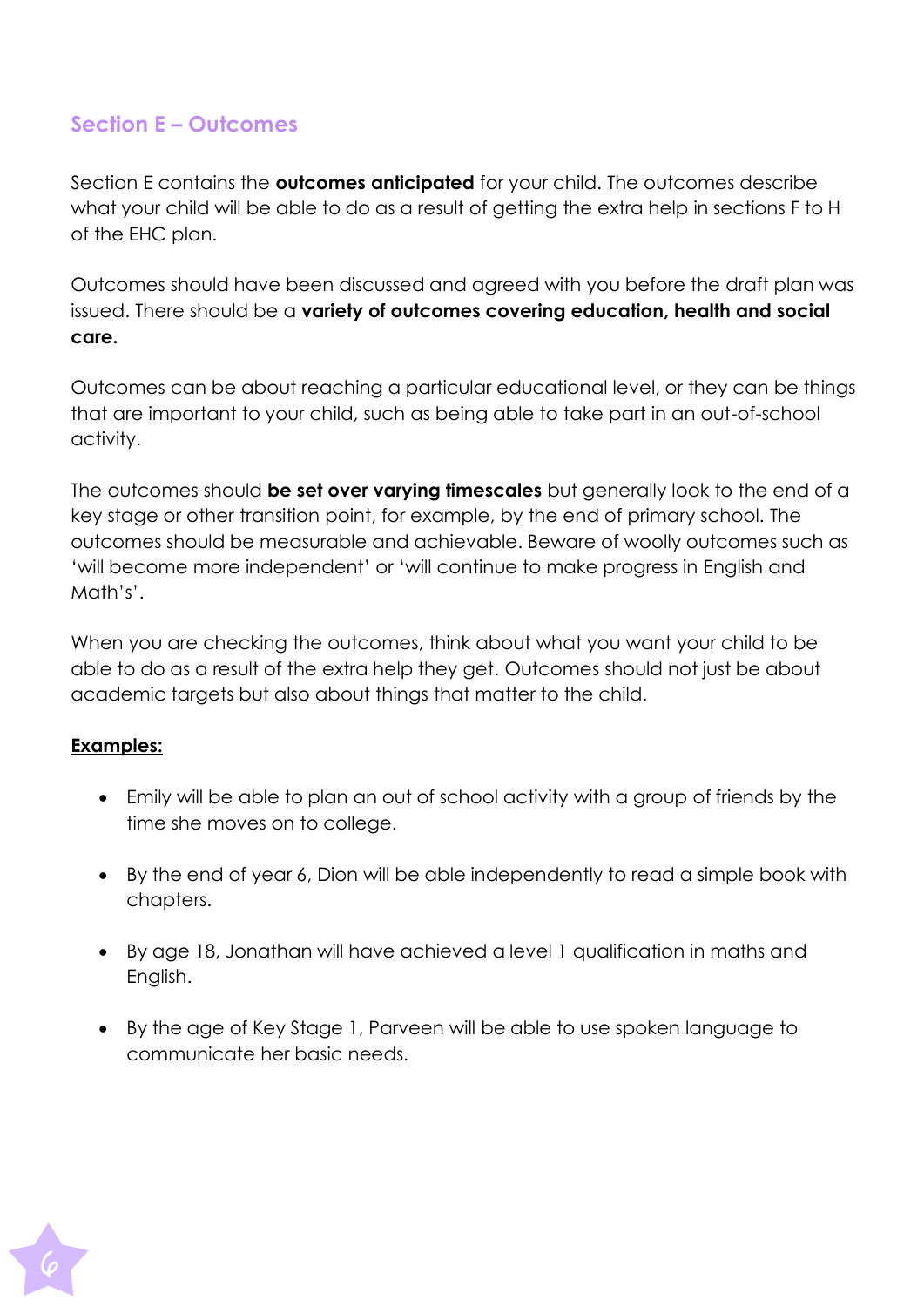## **Section F – Special Educational Provision**

Section F contains **details of the help your child will get in school**. This section must be specific and quantified. It should be very clear how much help, how often and who will give it. **Therapies** such as speech and language therapy must normally be in section F.

Section F is vitally important as it is **directly legally enforceable**. Your local authority has a legal duty to secure the special educational provision specified in the EHC plan. This duty applies regardless of the local authorities' resources.

Local authorities may have a sentence or two about local funding arrangements: for example, the amount of money allocated to your child, or a particular level of support, such as band B. This is not specific enough. The local authority must also set out clearly the amount and kind of extra help that your child will receive.

Go back to the reports. Are any interventions, teaching methods or equipment recommended? Is there any mention of staff qualifications or training?Check whether these recommendations have been included in section F.

### **Every special educational need identified in section B must be matched by special educational provision in section F. This is a legal requirement.**

The table below gives some examples of how needs and provision may match up. Drawing up a similar table for your child's EHC plan may help you identify gaps.

| <b>Section B - Special Educational Needs</b> | <b>Section F - Special Educational Provision</b>                                           |  |  |
|----------------------------------------------|--------------------------------------------------------------------------------------------|--|--|
| Difficulty understanding social rules        | Social skills group, use of social stories                                                 |  |  |
| Misses instructions                          | All learning to be reinforced and<br>repeated. Checking back that child has<br>understood. |  |  |
| Lack of self-help skills, not yet            | Individual toileting programme – adult<br>support to change                                |  |  |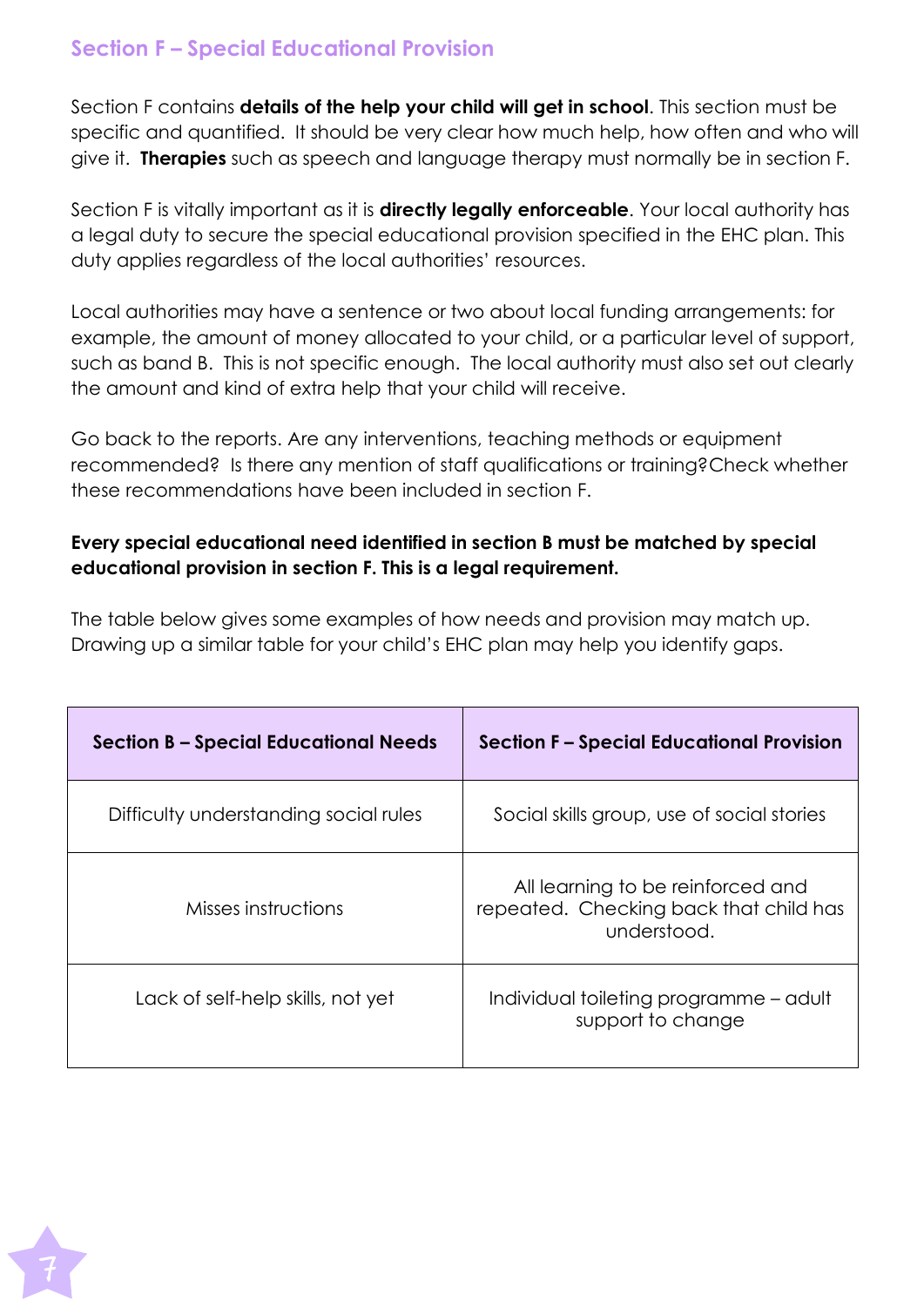| <b>Section B – Special Educational Needs</b>              | <b>Section F - Special Educational Provision</b>                              |  |  |
|-----------------------------------------------------------|-------------------------------------------------------------------------------|--|--|
| Becomes overwhelmed by sensory stimuli                    | Quiet space within school<br>OT to provide programme of sensory<br>activities |  |  |
| Difficulty managing transitions and<br>changes to routine | Visual timetable<br>Advance warning of any changes                            |  |  |

**The provision in F must be specific and should normally be quantified**. If your child's

EHC plan lists a particular intervention or type of support, the following must be clear:

- Type of support.
- How much?
- How often?
- By whom? This should include any necessary staff qualifications.

**For example:** Jasmine will receive 45 minutes direct speech and language therapy every two weeks delivered by a qualified speech and language therapist.

In the example above, if the local NHS service cannot provide the 45 minutes every two weeks then the local authority will have to commission a private therapist.

#### **A vague EHC plan will not be enforceable.**

Beware of words such as "access to", "opportunities for", "regular".

**For example:** Absalom will have access to extra help from school staff as required. This will include opportunities to work in a small group.

In the above example it is not clear how much help Absalom will receive, and who will deliver it?

Special educational provision can be wider than just teaching arrangements aimed at academic progress.

**The law says that health and social care provision that educates or trains a child is to be deemed special educational provision and thus contained in section F.**

The most frequent instance of this is speech and language therapy.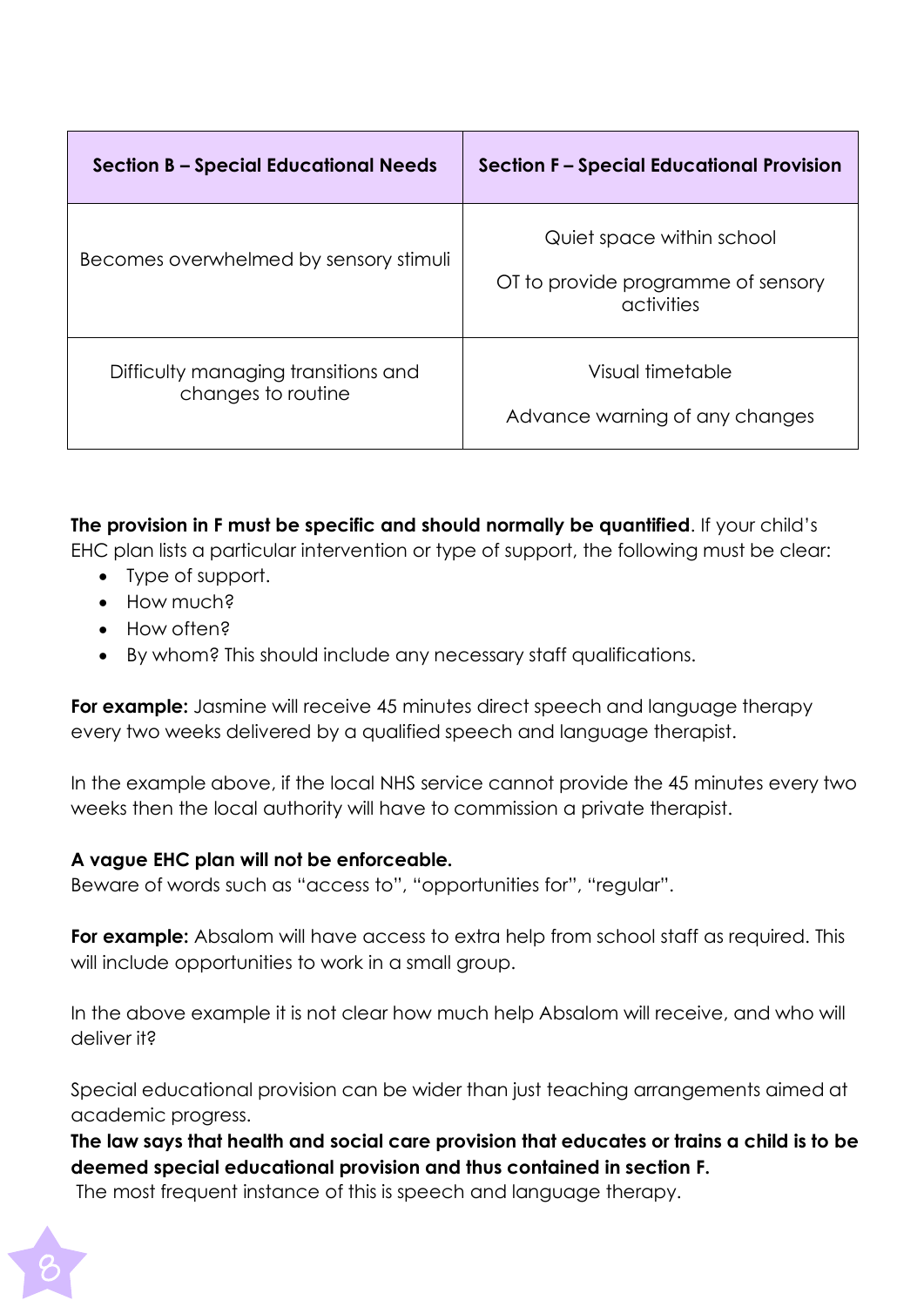## **Section G - Health Care Provision**

Section G is the **Health Care Provision** reasonably required as a result of your child's SEN. It should be detailed and specific and normally quantified.

It may include services such as audiology, psychological therapies, continence services, specialist nurses, equipment or training for school staff.

It is important for the EHC plan to give a full picture of your child, including any health needs that may affect them in school. If your child already has an individual healthcare plan, that should be incorporated into section G or cross-referenced.

Resources can be taken into account when deciding what goes in section G. The relevant commissioning body, generally the **CCG (Clinical Commissioning Group), must agree what is in section G. Once they do it is legally enforceable**, but they may refuse to agree provision that is not commissioned locally.

## **Section H - Social Care Provision**

Section H is **Social Care Provision**. This section can be extremely complicated.

#### **H is divided into two subsections.**

**H1** is social care provision provided for children under 18 under s2 of the Chronically Sick and Disabled Persons Act 1970. This is a rather old-fashioned list, but in essence it covers everything except residential short breaks, for example:

- Help in the home.
- Help for a holiday.
- Leisure facilities.

**H1** only applies to children under 18.

**H2** is any other social care provision, for example:

- Residential short breaks for children.
- Other social care provision not related to the child's SEND but only with parents' consent. For example, a child protection plan.

Any social care provision for adults over 18 is provided under the Care Act 2104.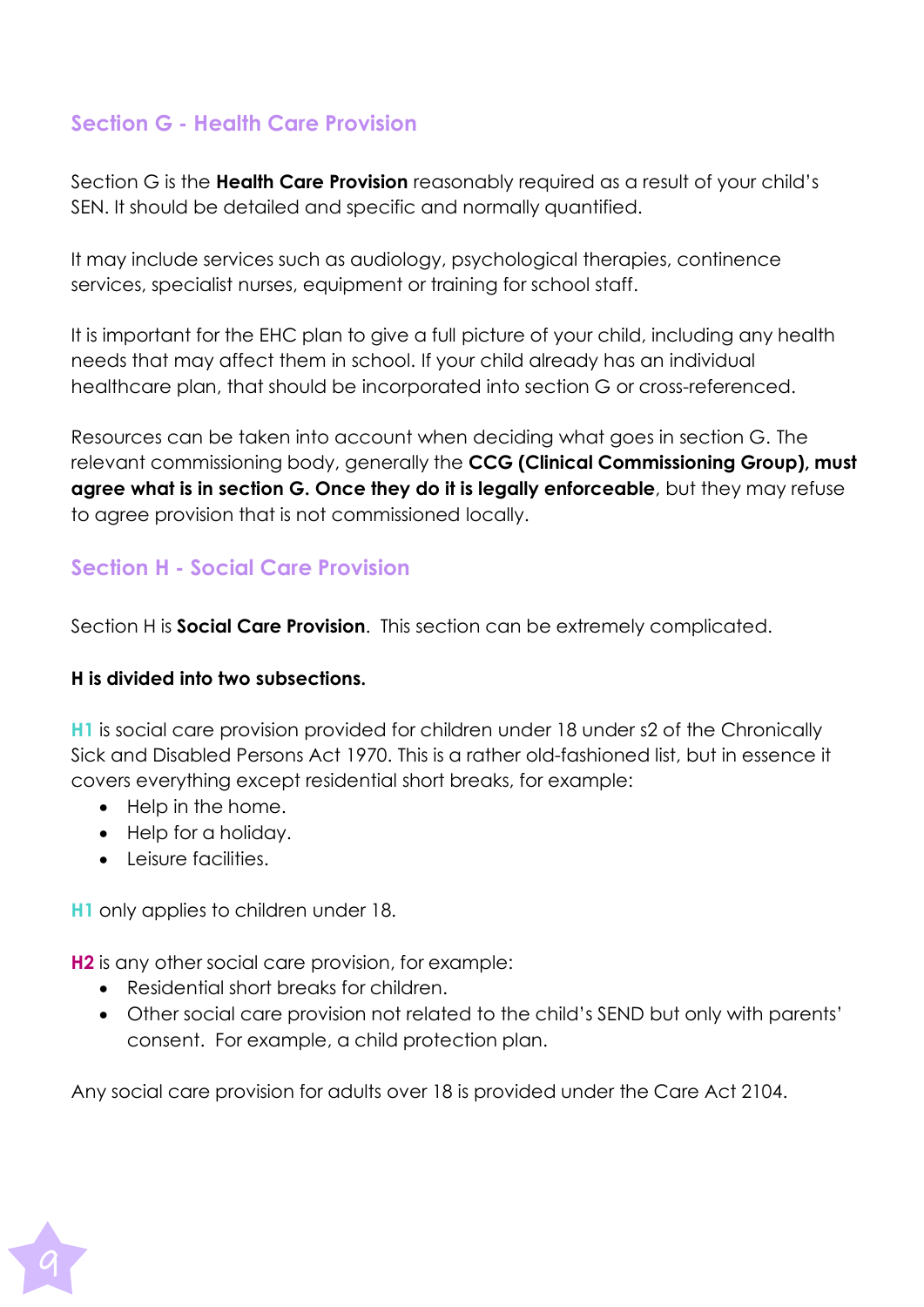Local authorities are required to seek advice and information about social care needs as part of the EHC Needs Assessment. Where section H is left completely blank, in some cases, this is fine, but if you do need help from social care and no assessment has been carried out then challenge this.

Section H is particularly important where young people require support, in order to achieve as much independence as possible in adulthood. Some young adults may have a mixed package of educational and social care support.

## **Section I – Placement**

### **Section I names the school or other institution your child attends. In a draft EHC plan this must always be left blank, because this is when you can tell your local authority what school you want your child to go to.**

You have a right to express a preference for any school in the following categories:

- Maintained schools (community schools and voluntary-aided or controlled schools)
- Academies and free schools
- Further education colleges
- Non-maintained special schools (independent but generally run not-for-profit)
- Approved independent schools or colleges on the government' 'section 41' list

The local authority must then consult with your preferred school; that normally involves sending the school a copy of the EHC plan and reports. The school will give an opinion about whether they can meet your child's needs, but the **final decision** on whether to name a school lies with the local authority.

The local authority must name your preference as long as it is:

- Suitable for your child's age, ability, aptitude and special educational needs
- **Not incompatible with:**
- o The efficient education of other children
- o The efficient use of resources (too expensive)

#### **If it is named on the EHC plan, the school must give your child a place.**

In a final plan, section I will contain the type and name of the school or college.

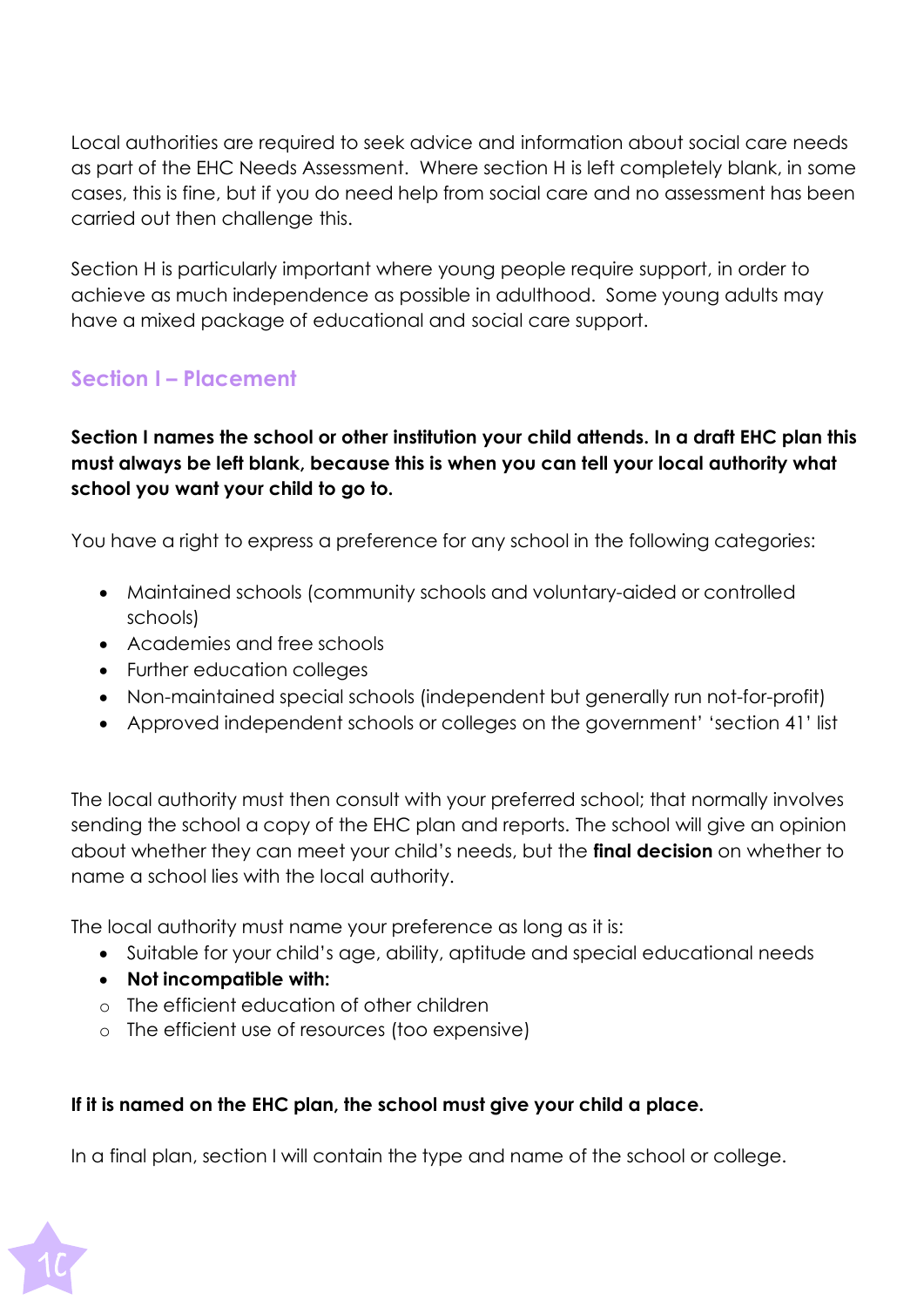### **Section J - Personal Budgets**

When the local authority informs you that they will be issuing an EHC plan, you have the right to ask for a personal budget to be prepared.

This is not an extra pot of money, but a way of giving you, as a parent, more input into how the money allocated to your child is spent.

Personal budgets may relate to education, health or social care.

### **Section K – Reports**

Section K contains all the reports gathered as part of the assessment process. Your child's needs and provision in the EHC plan should be based on these reports.

#### **Once you have checked though the draft plan you need to complete the Advice form and return this to the LA within 15 days.**

| I/We agree with the draft plan                                                                                                                                      | Yes/No |
|---------------------------------------------------------------------------------------------------------------------------------------------------------------------|--------|
| I/We agree with the advice (appendices) attached to the draft Plan                                                                                                  | Yes/No |
| I/We would like more time to consider the draft Plan                                                                                                                | Yes/No |
| I/We would like to discuss the draft plan with the Special Educational Needs<br>and Disability Information and Advice Service Coordinator                           | Yes/No |
| I/We would like to discuss the draft plan with the Assessment and Review<br>indicate<br>which<br>Officer.<br>part/advice<br>Please<br>you<br>wish<br>tο<br>discuss. | Yes/No |
| I/We have attached my/our comments on the draft Plan                                                                                                                |        |
| School named<br>on the plan                                                                                                                                         |        |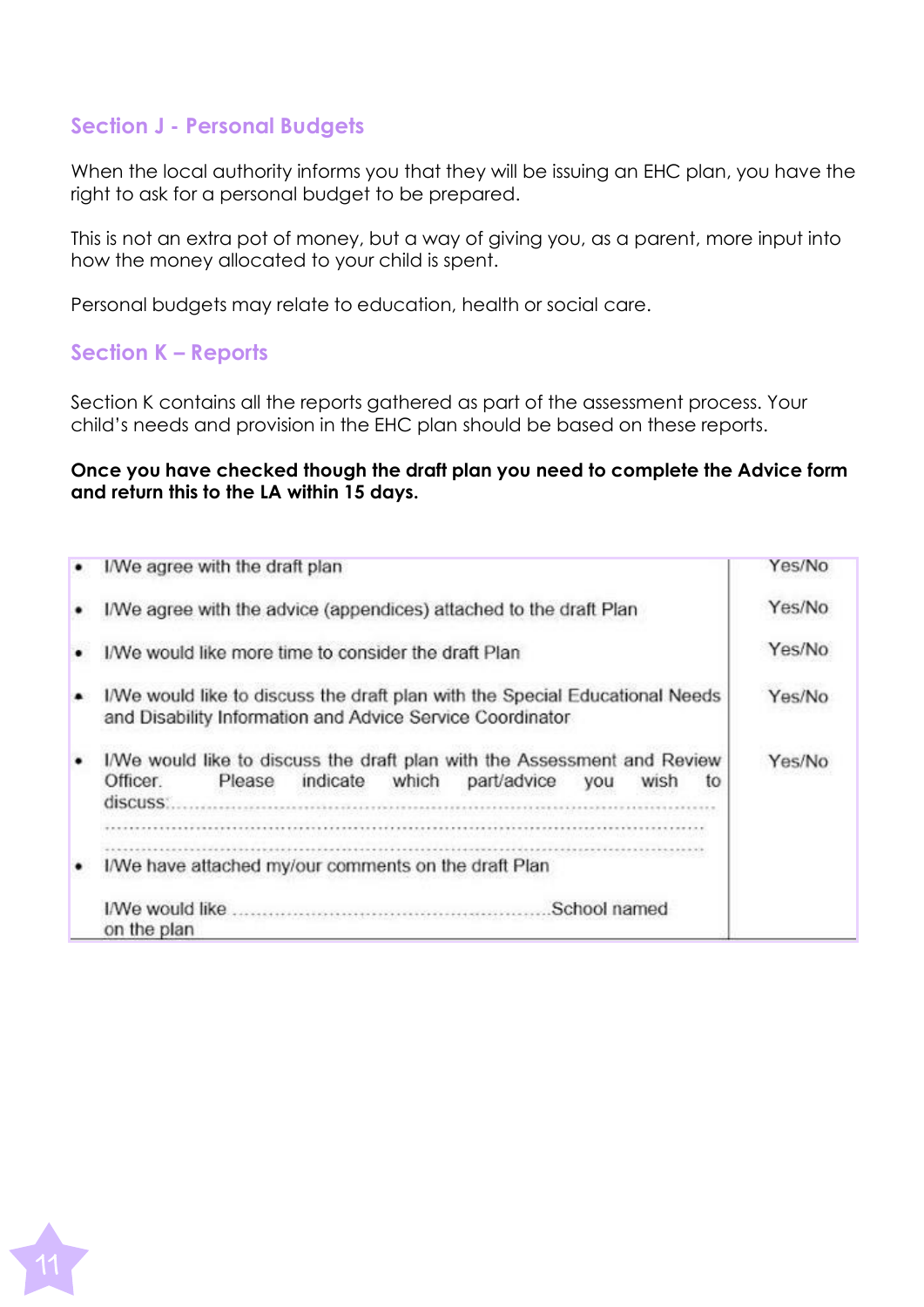# Where can I get more Information, Advice and Support?

You can read about Education, Health and Care needs assessments in the **SEND Code of Practice** Chapter 9.

The Cornwall Local Offer includes more information on the local arrangementsfor EHC needs assessments.

**SENDIASS** can give you:

- Information about **EHC Needs Assessments**
- Advice and support during the process of assessment
- Details of other organisations, support groups and services that may be of help
- Information, advice and support about your rights to make a complaint, seek independent disagreement resolution or mediation



**Information:** You may find it helpful to look at our other leaflets and information on our website, social media channels and through our workshops and courses. We have some downloadable resources. If you can't find the answers get in touch by phone, text or email – **you choose** which works best for you.



**Advice:** We provide unbiased information and advice about what the law says, the local authority's policies and procedures, and about the policy and practice in local schools or other settings. We do not take sides or tell you what to do, we will help you get the information you need to make your **own choices**.



**Support:** We can help you by **listening** to your views and concerns, whilst working with you to explore your options. We can help you with preparation for meetings, with letters, forms and reports and support you to have the confidence to **express your views**.